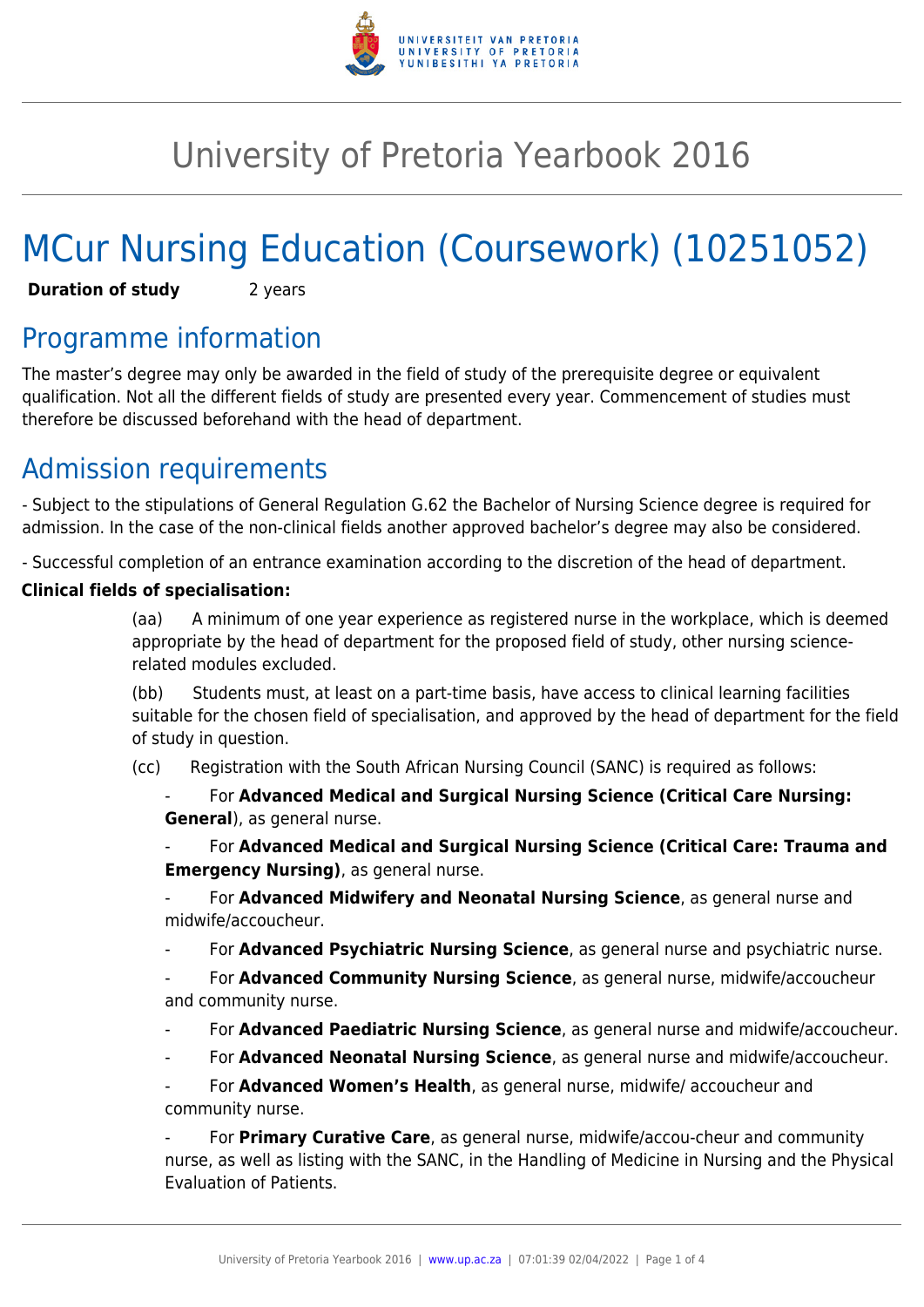

#### **Non-clinical fields:**

Registration with the South African Nursing Council (SANC) is required as follows:

- For **Nursing Management**, as general nurse and in Nursing Administration (Nursing Management).
- For **Nursing Education**, as general nurse and lecturer.

### Examinations and pass requirements

- i. A final mark of at least 50% must be obtained in each of the prescribed modules in order to pass.
- ii. Modules with a practical and/or clinical training component can only be passed if the student has also
- completed all prescribed practical and/or clinical work to the satisfaction of the head of department. iii. The degree is conferred on a student who has complied with all the degree requirements.

#### Pass with distinction

- i. The degree is conferred with distinction on a student who has maintained an average of at least 75% for the duration of his/her studies, with the exception of Nursing research methodology (VNM 800) and Advanced dynamics of nursing practice (DNP 800).
- ii. Students who complete the degree in a clinical field of specialisation, will receive their degree certificates endorsed with the subspeciality in question.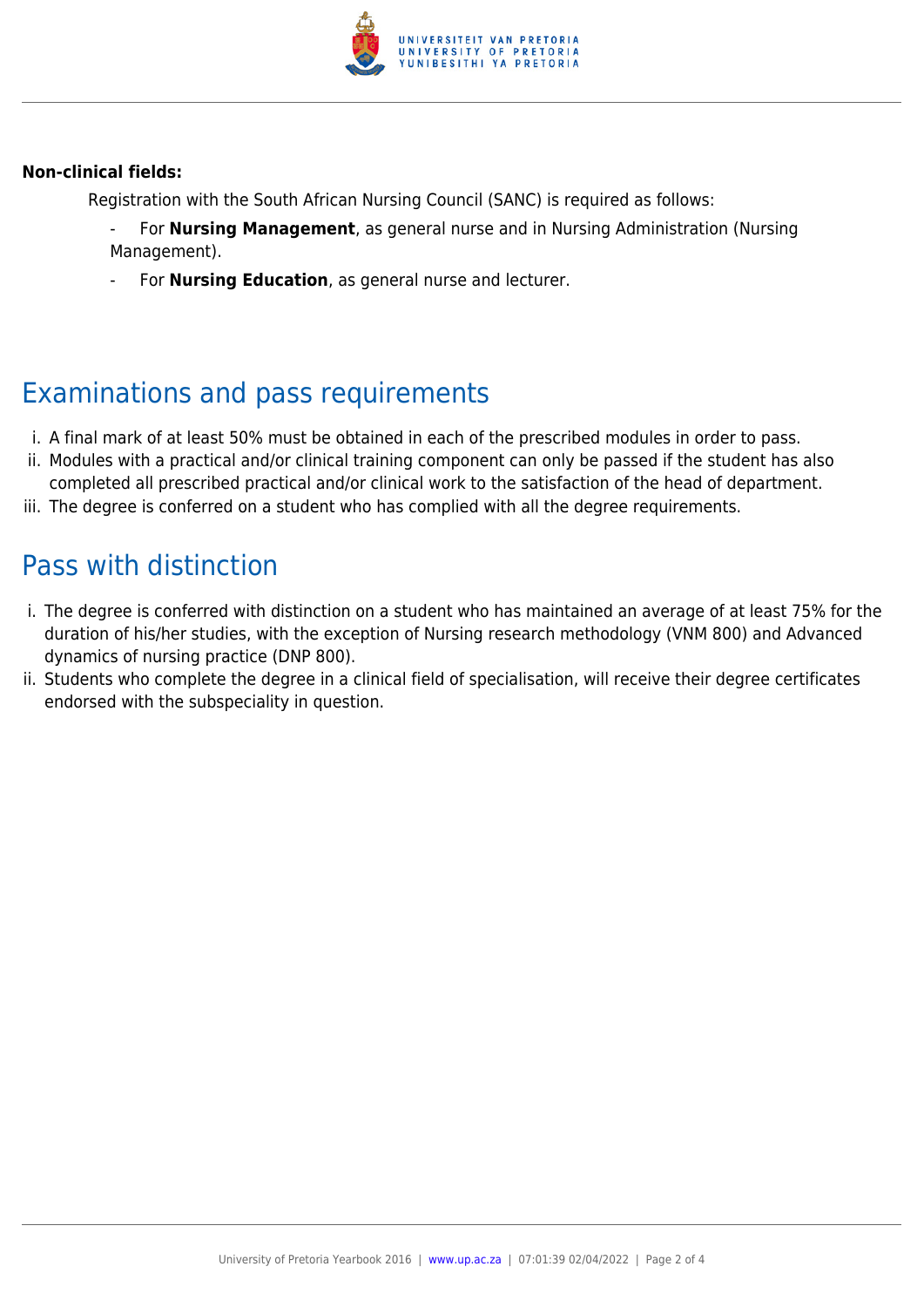

## Curriculum: Year 1

**Minimum credits: 160**

#### **Fundamental modules**

[Advanced nursing education 861](https://www.up.ac.za/faculty-of-education/yearbooks/2016/modules/view/ANZ 861) (ANZ 861) - Credits: 40.00 [Advanced nursing education 862](https://www.up.ac.za/faculty-of-education/yearbooks/2016/modules/view/ANZ 862) (ANZ 862) - Credits: 40.00 [Advanced dynamics of nursing practice 800](https://www.up.ac.za/faculty-of-education/yearbooks/2016/modules/view/DNP 800) (DNP 800) - Credits: 40.00 [Nursing research methodology 800](https://www.up.ac.za/faculty-of-education/yearbooks/2016/modules/view/VNM 800) (VNM 800) - Credits: 40.00